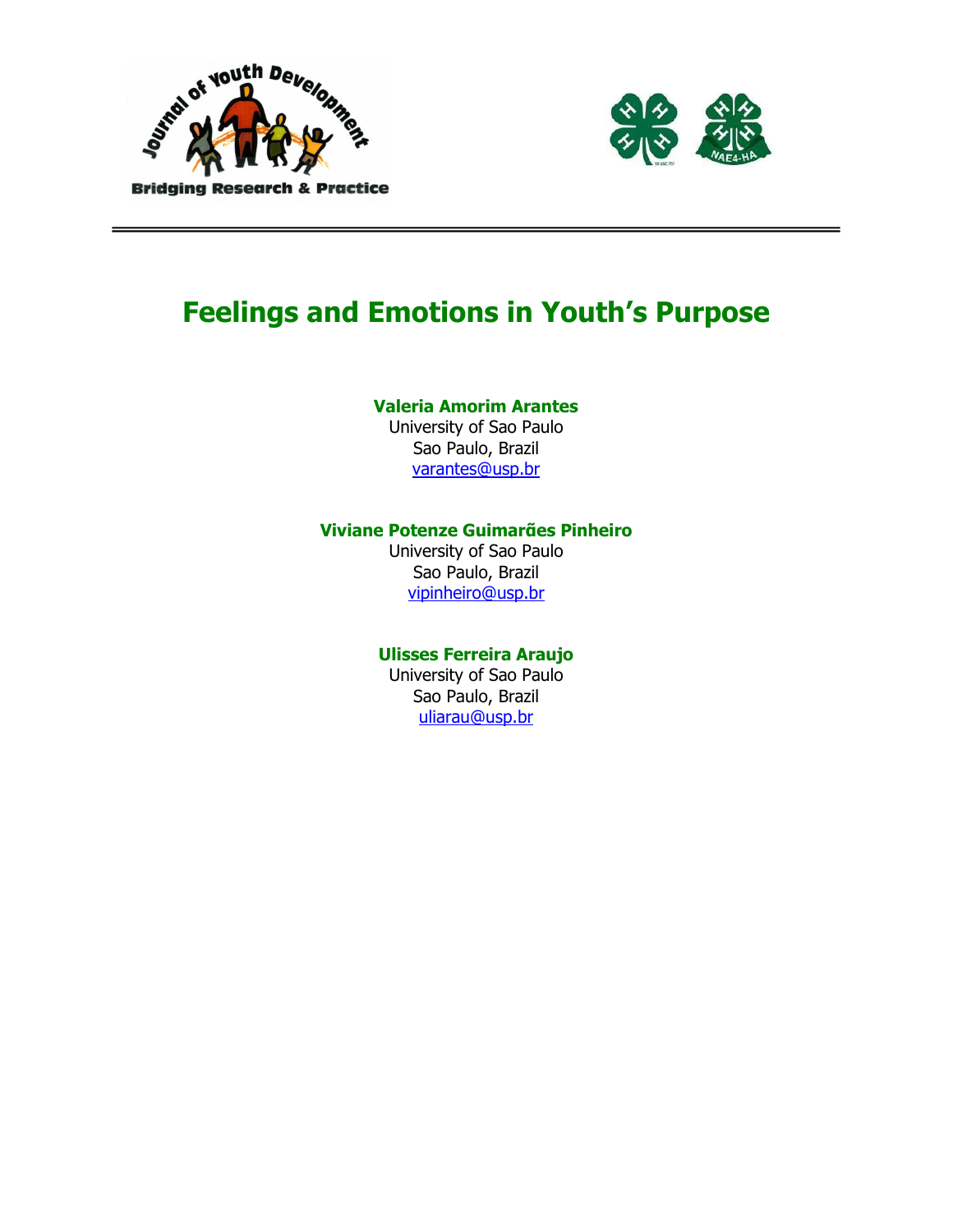

## **JOURNAL OF YOUTH DEVELOPMENT**

bridging research and practice



Volume 9, Number 4, Winter 2014 **Article 140904RS001** Article 140904RS001

## Feelings and Emotions in Youth's Purpose

Valeria Amorim Arantes, Viviane Potenze Guimarᾶes Pinheiro and Ulisses Ferreira Araujo University of Sao Paulo, Brazil

> Abstract: This article summarizes research that aimed to identify and analyze the Organizing Models of Thought - with its affective and cognitive dimensions - underlying the purpose of young Brazilians, and identifies possible relationships between values, feelings, emotions and purpose of 200 Brazilian High School students. Upon analyzing all the protocols, seven different ways of organizing thoughts were found when answering an open-ended questionnaire about purpose in life. It was observed that emotions and feelings play an important role in the construction of purpose for young people, exerting influence in organizing their thoughts and subsidizing their decisions, plans and justification for the actions.

## **Introduction**

This article summarizes a study that aimed to identify and analyze the Organizing Models of Thought - including the affective and cognitive dimensions of thought – by examining possible relationships among the values, feelings, emotions and purpose of 200 Brazilian high school students. The question that drove this research was, "what role do feelings and emotions play in the development of youth purpose?"

This research complements another study, "Youth purpose and life goals of students engaged in community and social activities," which, similar to this study, was developed using a national sample and used the concept of purpose as developed by William Damon and his research group at the Stanford Center on Adolescence as a framework. Anchored in the principles of positive psychology, we understand that fostering the development of youth purpose can be a reliable tool that promotes resilience, motivation, optimism and self-esteem in adolescents and young adults.

According to Damon, Menon and Bronk (2003), purpose is a stable and generalized intention to accomplish something that is at once meaningful to the self and of intended consequence beyond the self. From this definition and based on the analysis of other authors (Bundick, 2009; Moran, 2009), we highlight three constituents of purpose: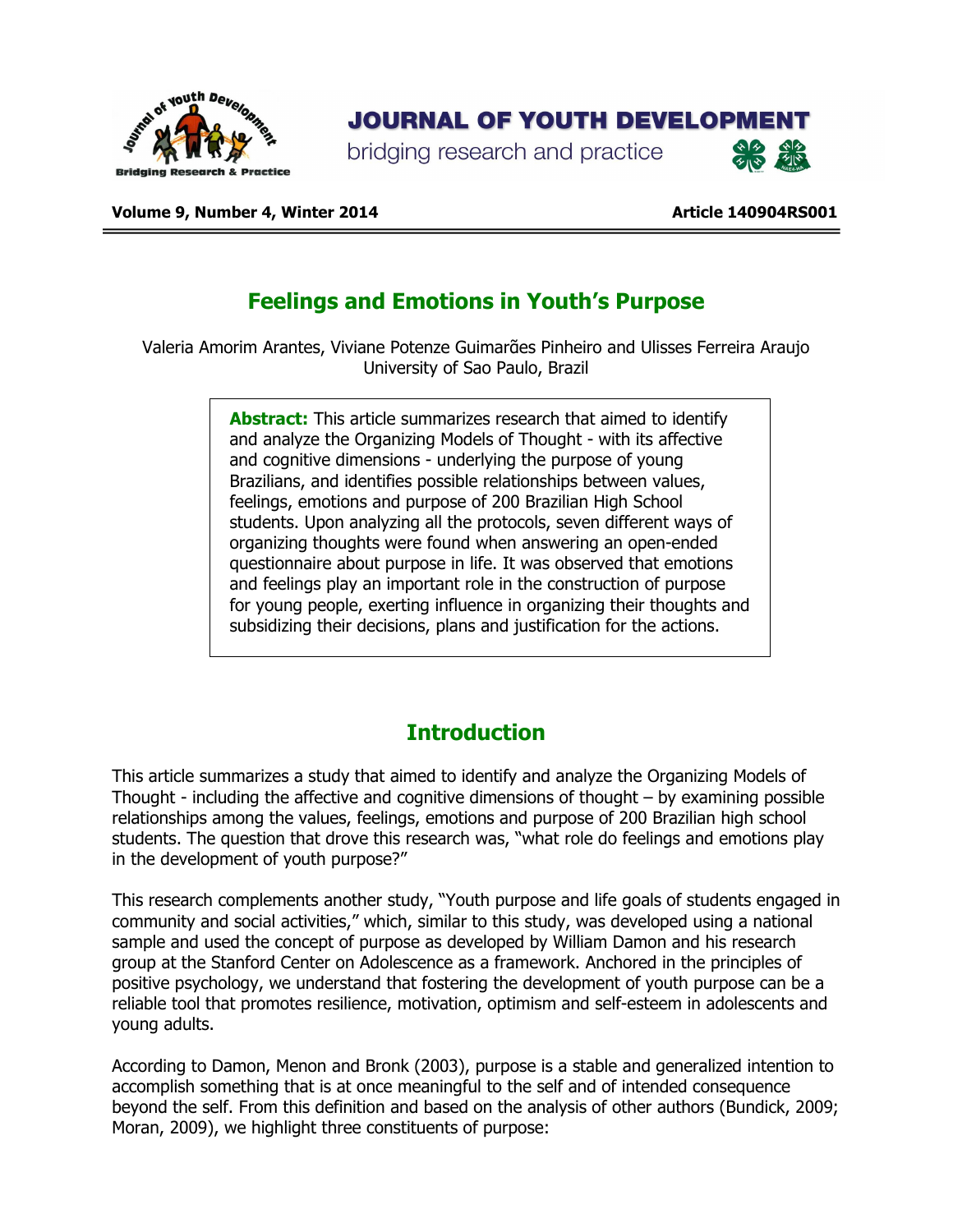- a) purpose always includes goals and objectives to be achieved over the long term that are characterized by a certain stability; a purpose can even change over time but should be stable enough to drive the subject to plan for present and future actions to achieve his/her goals;
- b) purpose has an "external" orientation that transcends one's individuality; and
- c) purpose should not be seen as a goal in itself but rather as a psychological strength that gives the subject a sense of direction, a goal to be achieved.

In short, purpose appears as a deeper reason that presents itself as a backdrop to the more immediate goals and motives and therefore purpose justifies the actions, concerns and choices of the individual (Damon, 2008).

A challenge faced by psychologists today is how to study the dynamics of psychological functions, while avoiding a simplified analysis of the complexity of the human mind. Attempting to make advancements in this area, we have adopted the organizing models of thought theory, which is anchored in Jean Piaget's theory and was developed by professors from the University of Barcelone and Geneve (Moreno, Sastre, Bovet, & Leal, 1998).

The authors of the organizing models of thought theory promote a functional psychological system that synthesizes the results from diverse cognitive and affective activities, as revealed by subjects when evaluating specific situations. Among these activities, the following are outlined:

- Abstraction and selection of situational elements When analyzing any phenomena, a subject selects part of the whole, taking some elements as significant and rejecting others that are considered to be not relevant. We highlight that a person can introduce abstraction process elements that are not present in the empirical phenomena that are observed, for example, through fantasy. In this mental process, feelings and emotions as well as previous personal experiences play an important role.
- Meaning given to elements considered to be relevant Each subject gives meaning to each element abstracted from the phenomena. Thus, although the elements that are abstracted may be the same, they can have different meanings for different subjects who are analyzing the same situation.
- Relationships and/or implications established between the meaning given and the selected elements – Through inferences and implications established between all the elements abstracted and the meaning given, each subject psychologically organizes the situation and creates an organized model of thought.

In this way, the organizing models of thought are what each individual holds to be reality, out of which he/she elaborates patterns of conduct and explanations. They are based not only on the logic of human thought but also incorporate the desires, feelings, affects, social representations and values of the subject.

We understand, in our research, that this theory can be a powerful approach when investigating the psychological processes underlying the development of youth purpose. In this paper, we address our research question using the organizing models of thought theory as a procedural method.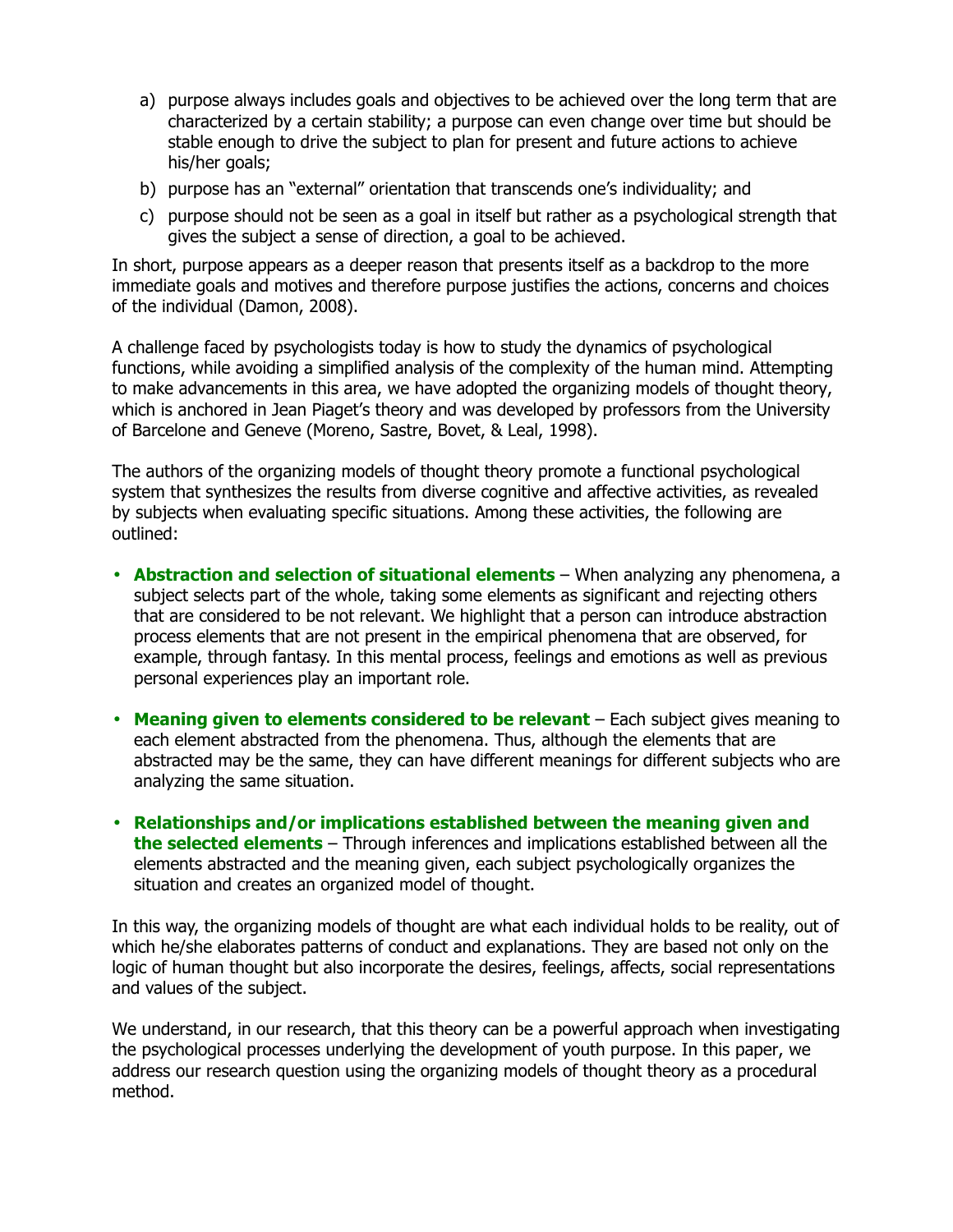#### Research and Method

As previously discussed, our starting point is that purpose is an important psychological process that integrates feelings and values and plays a decisive role in a human being's sense of morality.

To study this assumption, we conducted a study with 200 young Brazilian students, 15- to 19 years-old, from public high schools. In Brazil, public schools are attended mostly by people from lower socio-economic backgrounds. This non-probabilistic sample was representative of the five Brazilian geopolitical regions (South, Southeast, Midwest, North and Northeast) following the youth proportion in the overall population of each region according to the Brazilian Census defined by the Brazilian Institute of Geography and Statistics (IBGE).

In each region, the subjects lived in one of two types of municipalities, either a metropolis, characterized by a population of over 1,000,000 inhabitants, or a regional capital, characterized by a population of approximately 250,000 inhabitants. Although gender was not a variable in the study, a balance between male and female was maintained in the sample.

Under the supervision of a researcher, subjects were invited to a computer lab to voluntarily answer an online open-ended questionnaire that was administered on the SurveyMonkey<sup>®</sup> platform. Based on the Youth Purpose Interview developed by William Damon, et al., (2003) at the Stanford Center on Adolescence, the instrument was composed of 13 questions regarding purpose and life goals, mediated by the role of feelings and emotions in the issues mentioned.

| <b>Interview</b><br>development | Question                                                   | Goal                 |
|---------------------------------|------------------------------------------------------------|----------------------|
|                                 |                                                            |                      |
| <b>Introduction</b>             | 1) Tell me about yourself and your life, highlighting how  |                      |
|                                 | you feel about your life.                                  |                      |
| Stage 1:                        | 2) What are the three most important things that you       | Object               |
| <b>Self</b>                     | care about? Please list them in order of importance (X, Y  |                      |
|                                 | and Z), from the most important to the least important.    |                      |
|                                 | 3) How do you feel about each one of these? Explain in     | Feelings             |
|                                 | detail.                                                    |                      |
|                                 | 4) How did each of these things become important to        | <b>Justification</b> |
|                                 | you?                                                       |                      |
|                                 | 5) What are the obstacles you have faced regarding these   | <b>Obstacles</b>     |
|                                 | important things?                                          |                      |
| Stage 2:                        | 6) What would you want to be different in the world, and   | Ideal world          |
| Changes /                       | how could you work towards making some of these            |                      |
| stability                       | changes?                                                   |                      |
|                                 | 7) How do you feel about that?                             | Feelings             |
| Stage 3:                        | 8) Picture yourself 5 years from now and tell me what      | Near future          |
| <b>Future</b>                   | you will be doing and what will be important to you?       |                      |
| projections                     | 9) How will you feel 5 years from now?                     | Feelings             |
|                                 | 10) Now, picture yourself at 40 years old. What will you   | Distant future       |
|                                 | be doing? Who will be in your life? What will be important |                      |
|                                 | to you?                                                    |                      |
|                                 | 11) How will you feel when you are 40 years old?           | Feelings             |
| Stage 4:                        | 12) What does purpose (the concept) mean to you?           | Purpose              |
| <b>Purpose</b>                  | 13) If you have a purpose, how do you feel about it?       | Feelings             |

The instrument used in this research was: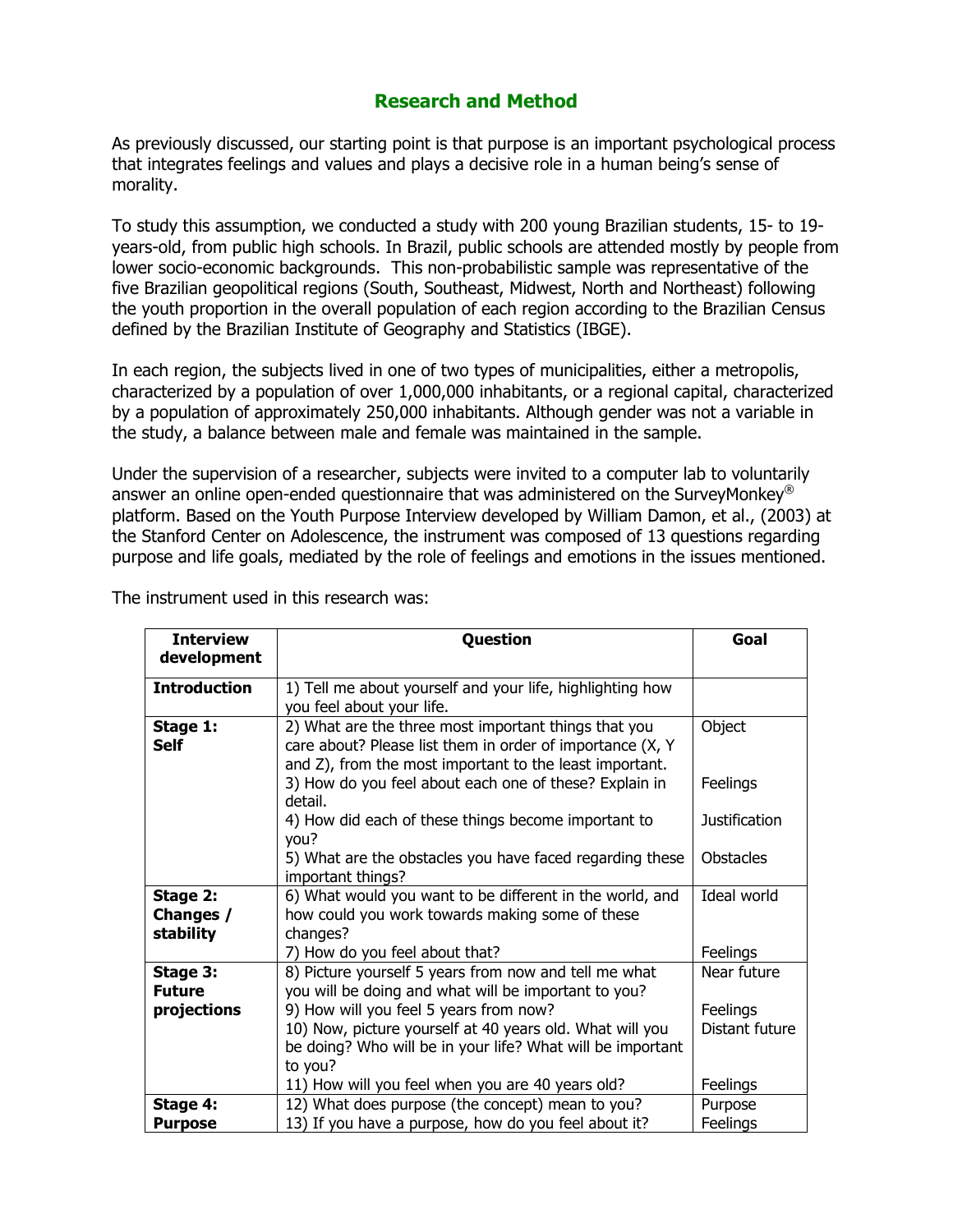Using this open-ended questionnaire, we gathered data that reflected the role that feelings and emotions play in judgments and representations of actions in purpose contexts, believing that thoughts, feelings and actions are part of a *continuum* in the function of the human psyche.

The analysis used in this research, based on the theoretical premises of the organizing models of thought theory, led us to apply the following method in a complex and long-term process:

- a) read all the answers given in the questionnaire;
- b) identify the central elements of each response extracted from the interview;
- c) identify the meaning the subject gives to these elements (including the feelings they mention);
- d) identify the implications the subjects give to the responses; and
- e) identify the different organizing models the subjects use in the situation studied.

It is important to exemplify in this process that although the subjects may abstract the same elements from a situation (i.e., work and family in the youth purpose interview of this research), the elements may have different meanings and implications for different subjects. In other words, the subjects use different organizing models to explain "reality".

Furthermore, it is important to highlight that although each person is singular, there is no infinite model that analyzes every situation. However, as there are social and cultural patterns that influence the way human beings think about specific situations, we can find regularities in the organizing models of thought that the subjects used.

#### **Results**

We identified seven different ways people organized their thoughts when responding to the open-ended questions. We present a summary of these seven organizing models of thought, highlighting that there are some sub-models in which the meaning given to the central elements differ but are still composed of the same thought organization. In this article, we elected to focus on the models, while indicating the differences presented in some of the protocols.

#### Organizing Model 1 – Fragile purposes

#### Central organizing elements: labor and family Feelings related to Purpose: Well-being

The central organizing elements, labor and family, were weakly related to well-being. The future was projected as an ordinary course of life. Participants did not involve their present actions in their purposes. Some participants mentioned, as central elements, "a negative experience in life" and "God". These elements contributed to a fragile vision of the future, suggesting the same meanings and implications as labor and family elements.

#### Organizing Model 2 – Consumption and financial stability

#### Central organizing element: labor

#### Feelings related to purpose: Well-being, fulfillment, happiness and exhaustion

Labor refers to the possibility of consumption and financial stability in the future and is related to feelings of well-being, fulfillment and happiness. Exhaustion is related to years of hard work. This study was developed in such a way as to be relevant to the labor market.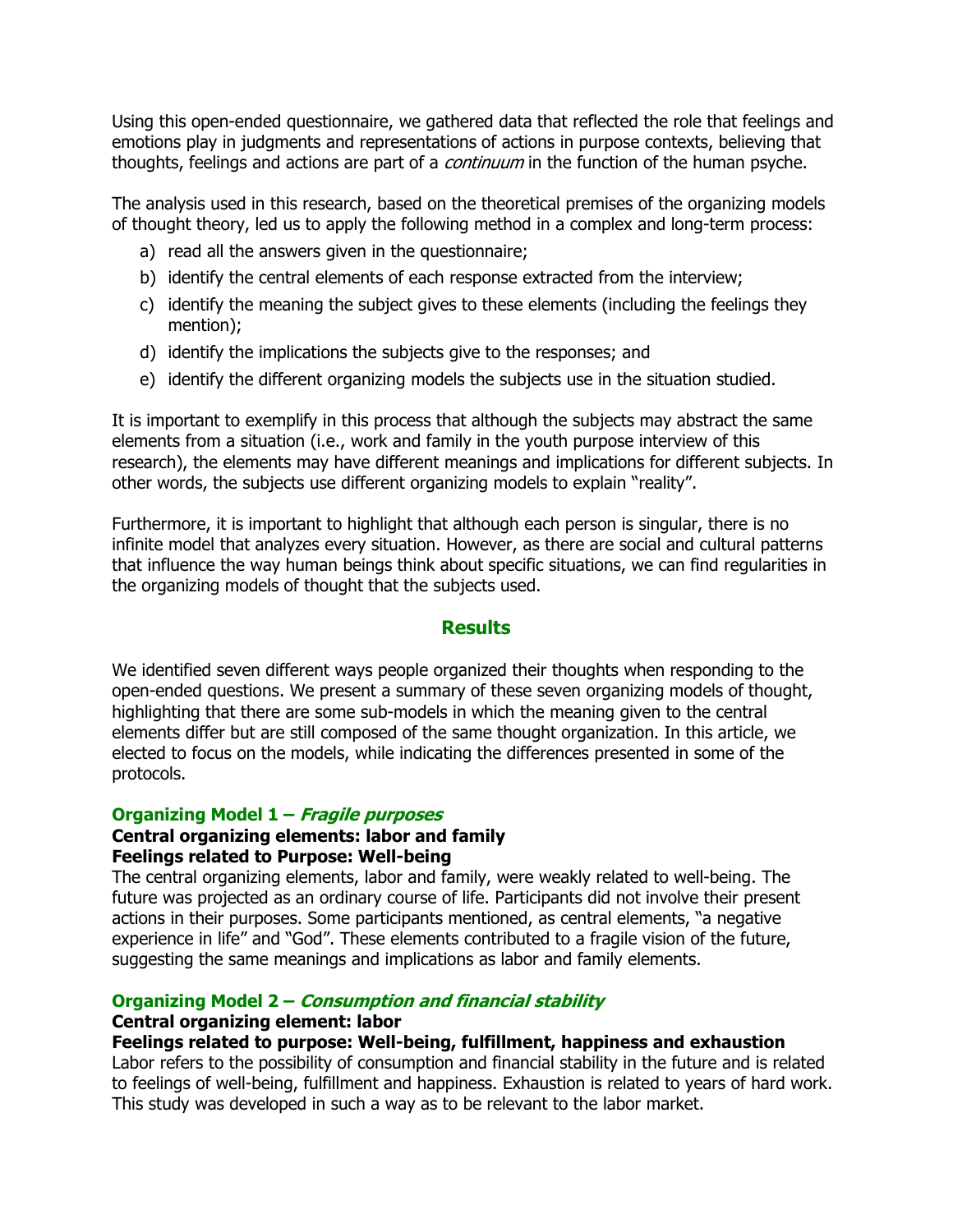#### Organizing Model 3 – Interpersonal relationships

#### Central organizing element: interpersonal relationships

#### Feelings related to purpose: Well-being, fulfillment, happiness and love

Interpersonal relationships are viewed in relation to three other elements: family, friends and labor. Future projections are related to good relationships and stability on the job. Love, happiness, fulfillment and satisfaction appear to be strongly related to the central elements, while happiness appears to be a projected value in the future.

#### Organizing Model 4 – Idealization of family and work

#### Central organizing elements: Labor and family

Feelings related to purpose: Well-being, fulfillment and happiness

Labor and family, in an idealized form, are related to well-being, fulfillment and happiness. While these elements were strongly indicated as important by the subjects, they (the elements) did not engage the actions and involvement of the subjects nor were they elements that were projected for the future. Some participants emphasized God as a central element, suggesting this belief was a way to have a job in the church.

#### Organizing Model 5 – Labor and family

#### Central organizing elements: Labor and family Feelings related to Purpose: Well-being, fulfillment, happiness, pride, gratitude and satisfaction

Work is a real goal for the subjects as it is required to support a family (responsibility). Labor and family were strongly related to well-being, fulfillment, happiness, pride, gratitude and satisfaction.

#### Organizing Model 6 – Labor

#### Central organizing element: Labor as a personal fulfillment Feelings related to purpose: Well-being, fulfillment, happiness and a sense of completeness

The subjects perceived labor as something that requires the personal effort of the subjects, and in turn, it provides them with pleasure, satisfaction, well-being and a sense of completeness. They also view labor as a way to contribute to society and way to gain social recognition and personal achievement.

#### Organizing Model 7 – Beyond self

#### Central organizing element: Help others through work and family responsibility Feelings related to purpose: happiness and fulfillment

There were a wide range of meanings given that provided both coherence and complexity to the responses. Labor was perceived as a way to achieve personal fulfillment and a way to obtain social recognition. Respondents, expressed gratitude for the education they had received when referencing family, and they expressed their desire to have a family and assume responsibility in the context of family. Respondents recognized the importance of their actions and involvement with respect to purpose. Feelings of fulfillment and happiness were related to the central elements, not only as experienced by the subject but also by the recipients of the actions. Some participants perceived labor in church as a way to contribute and express their altruism.

Figure 1 shows the distribution of the organizing models of thought applied by the 200 young subjects when answering the purpose questionnaire.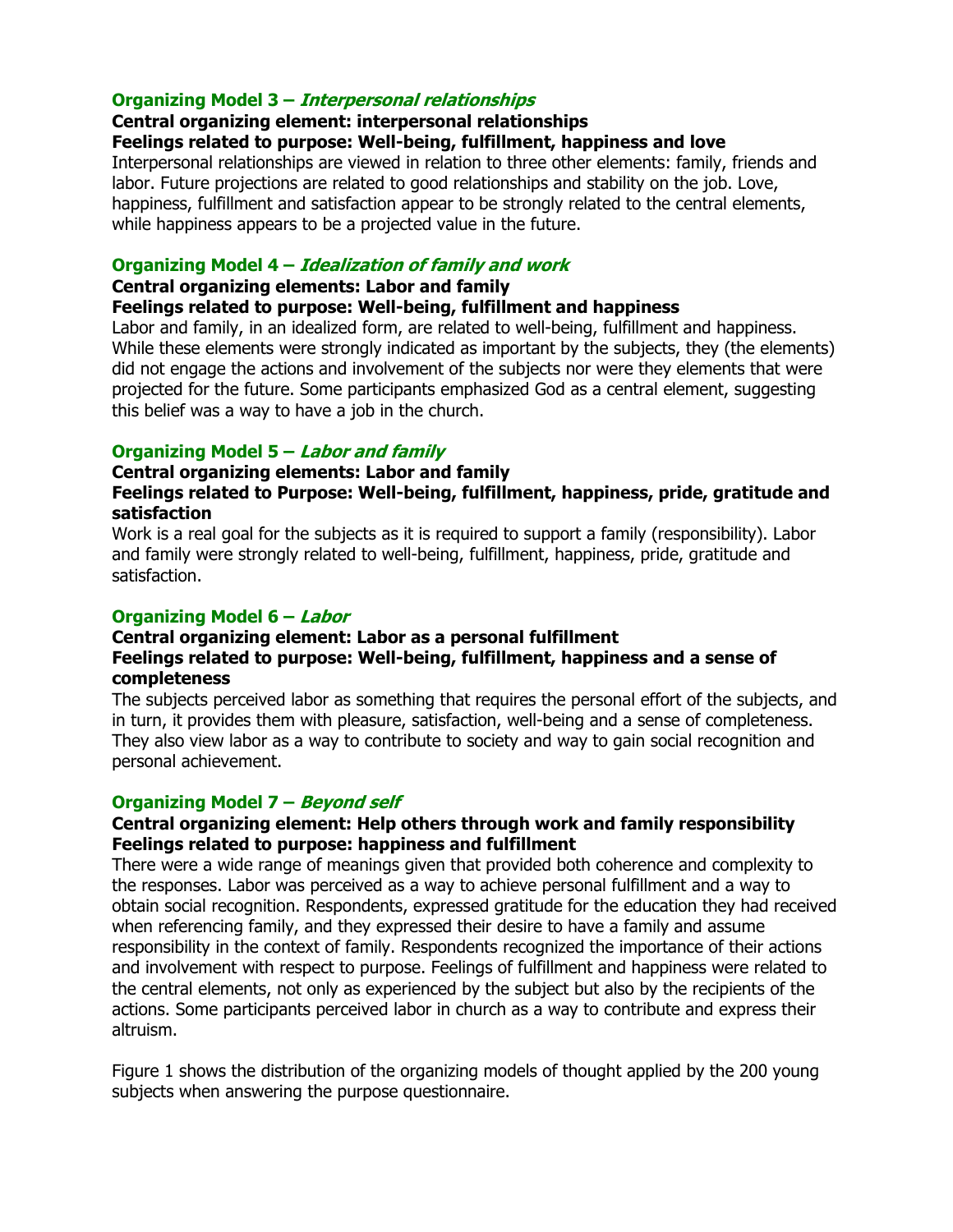Figure 1 General results: Distribution of Models



#### **Discussion**

In Model 1, fragile projections about the future were evidenced, and no integration between feelings of well-being (when it appeared) and the abstract elements extracted from the responses (labor, family, God and religion) were apparent.

Therefore, if in Model 1 there was no integration of values and feelings, in Model 2 there was an integration of the feelings of well-being, fulfillment and happiness with respect to the element of labor. This element was meant to be viewed by the participants as a consumption possibility and was a value that was important for receiving emotional satisfaction. Labor was also integrated with the feeling of tiredness/exhaustion when related to the years of effort and dedication that this value requires. This integration actually weakened the value placed on labor, as it added a negative aspect to it, suggesting that labor, as a value, was not of critical importance to these subjects.

Model 3 indicated that the central elements were those factors that are directly related to interpersonal relationships, such as happiness, which is integrated with feelings of well-being, fulfillment and love. The subjects who applied Model 3 argued that labor, family and friendships would provide happiness in the future. The integration between interpersonal relationships and happiness ensured the centrality of these values in the psychic organization of subjects by regulating the lack of importance given to other values and by being governed by feelings, especially of love, which although complex, aims at highlighting relationships and demonstrating the differences according to the links established (family, friendship, dating).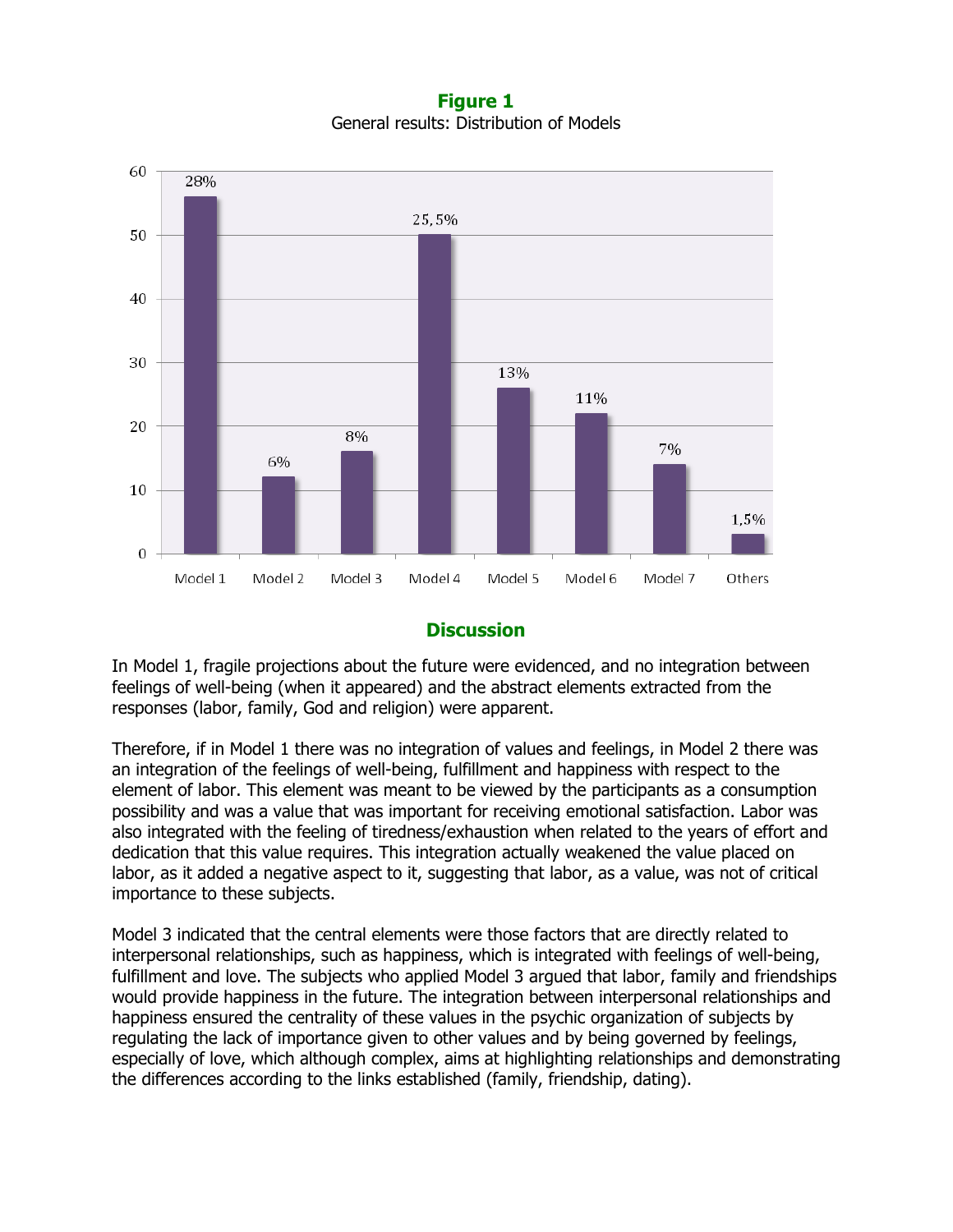While models 4, 5 and 6 revealed that labor and family were central elements. They also indicate that there were perceptible differences between these models and their respective submodels.

In Model 4, the elements labor and family were more structured and were regulated by feelings of well-being, fulfillment and happiness. Although there was such a regulation, it was clear that there was no integration of labor and family values as separate entities into an idealized form. In Model 4, some participants were quite emphatic in their references to God, as they expressed positive feelings about religion that were reflected in their organized reasoning. They further integrated this value into labor, leading the subjects to consider working for the church.

Contrary to Model 4, Model 5 showed a strong integration between labor and family, both of which were positively valued by young people. We understand that integration based on the observation that labor provides subjects an opportunity to bear responsibilities towards their family (help with expenses, financial support, etc.). This integration received a strong affective impetus, not only from feelings of well-being, fulfillment and happiness but also from feelings of pride, satisfaction and gratitude.

Despite focusing on only one value, labor, Model 6 is still highly complex. In Model 6, labor is presented as a personal achievement and means to attain social recognition, thereby yielding the positive emotional energy by promoting feelings of accomplishment, well-being and happiness.

Finally, in Model 7, with respect to the abstraction of the elements, the youths in this study identified a strong desire to reach others as their purpose. The complexity of this model is through the integration and regulation of values and feelings, as this model combined many of the values highlighted in the previous models, which promoted this complex integration. Labor and family values were integrated through the responsibility that the subject felt towards their family. Labor also integrated a desire to extend or go beyond labor. Accordingly, it is interesting to observe the regulation and integration of feelings in this sub-model, as they were understood by participants to refer to their own achievements with respect to work and family as well to the positive feelings experienced by the recipients of the actions.

The analysis of the integration and regulation of feelings and values conducted herein reflects the complexity that makes up the human psyche and the differences regarding the ways in which people process values and feelings with respect to purpose.

Despite using almost the same elements and feelings in all of the models, the dynamic of thought exhibited a greater integration than that of labor, family, and positive emotions, which was different in each model due to the complexity of the meanings given to each integration.

It is important to again mention that although God appeared to some participants as a central element, as an element, the contribution of God to purpose, as formulated by each participant, was perceived differently. In Model 1, some participants perceived God as an entity that would decide what was best for them. In Model 2, God was projected by some adolescents to represent an idealized form of labor in the church. In Model 3, some participants saw God as an entity who inspired them and gave meaning to their life in. In this model, the adolescents saw a direct relationship between church and labor in that church provided them a way to help others beyond that of simple volunteer work. The projection of positive feelings in each model was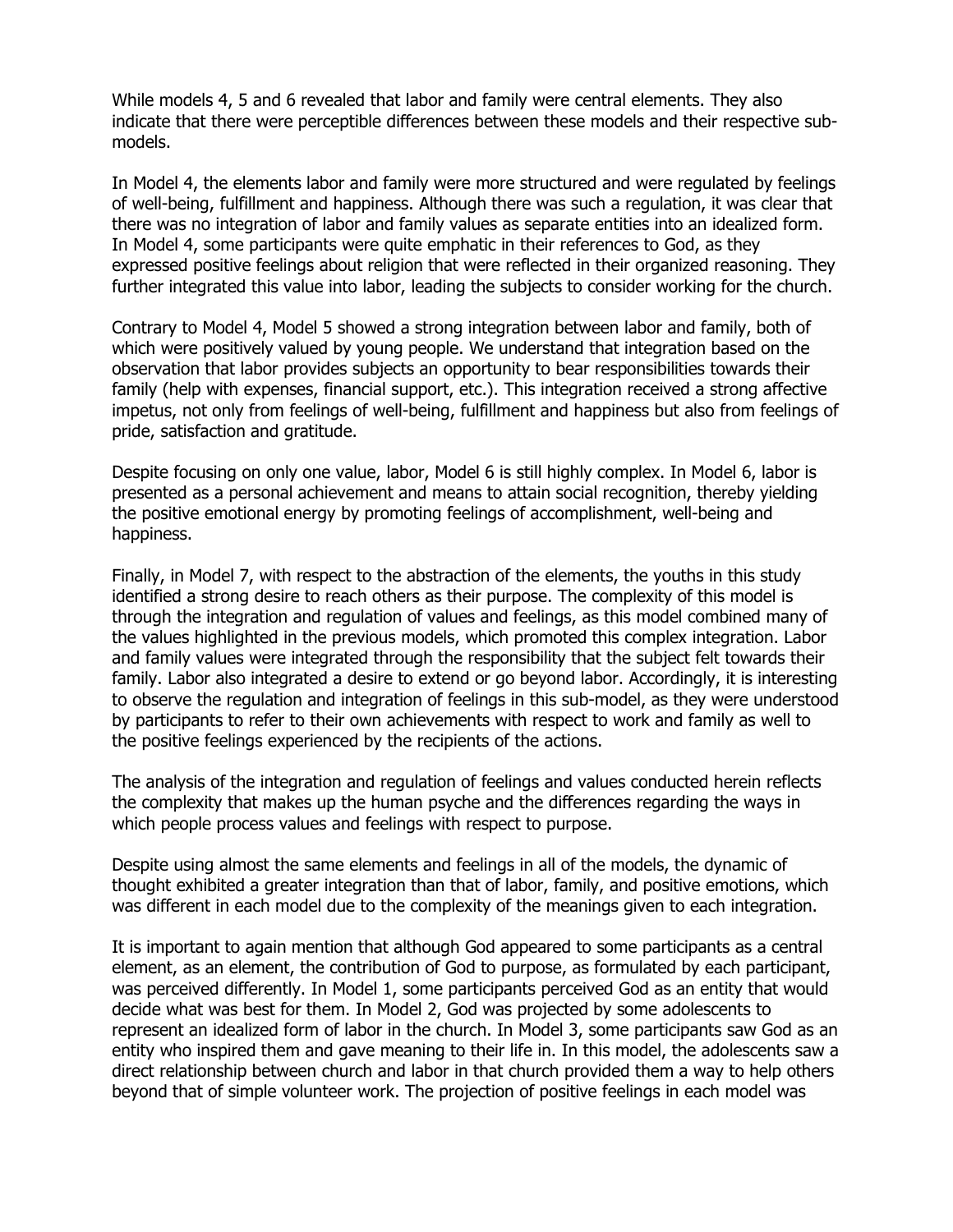decisive with respect to its integration of values, thus resulting in different perspectives about the same element.

### Concluding Remarks

From the results obtained through our investigation, we observed that emotions and feelings play an important role in the construction of purpose for young people. Accordingly, emotions and feelings influence how subjects organize their thoughts, make their decisions and plan and justify their actions.

Positive feelings deserve attention because they reinforce purpose and reflect how young subjects perceive their future selves. When these feelings were strongly integrated with their values, they guaranteed strength of purpose and likely helped subjects formulate more stable and generalized intentions.

Furthermore, the integration of values and feelings was fundamental to reasoning, thus leading participants to develop and formulate their purpose. When that integration did not occur, elements remained isolated and were not identified or were configured as being of central importance to the subjects (as in Model 1). This integration was also important in regulating the non-appearance of others reasoning forms, indicating that the integration of values and feeling plays a central role in organizing human thought, thereby contributing to youth engagement in establishing purpose.

It is important to note that 28% of the participants demonstrated fragile purposes. In others models, however, they demonstrated some amount of articulation between values and feelings, as there was evidence of a short list of meanings attributed to elements and feelings (excluding Models 6 and 7). These findings suggest the importance of working with young people in schools and at home and of facilitating their ability to reflect on their values and feelings.

The observed relationships between the construction of purpose and the configuration of emotions and feelings, as they pertain to reasoning, demonstrate the influence that the affective dimension plays in thought organization. This finding corroborates studies that emphasize the importance of affective aspects in psychological functioning and purpose, and it iterates the need to understand that purpose is constituted not only by cognitive and structural aspects that guide reasoning and development but also by other aspects, such as emotions and feelings.

## **References**

Bundick, M.J. (2009). Pursuing the good life: An examination of purpose, meaningful engagement, and psychological well-being in emerging adulthood. Stanford Digital Repository. On-line: http://purl.stanford.edu/cb008zb6473.

Damon, W., Menon, J., Bronk, K.C. (2003). The Development of Purpose During Adolescence. Applied Developmental Science, 7 (3), 119–128.

Moran, S. (2009). Purpose: Giftedness in intrapersonal intelligence. High Ability Studies, 20 (2), 143-159.